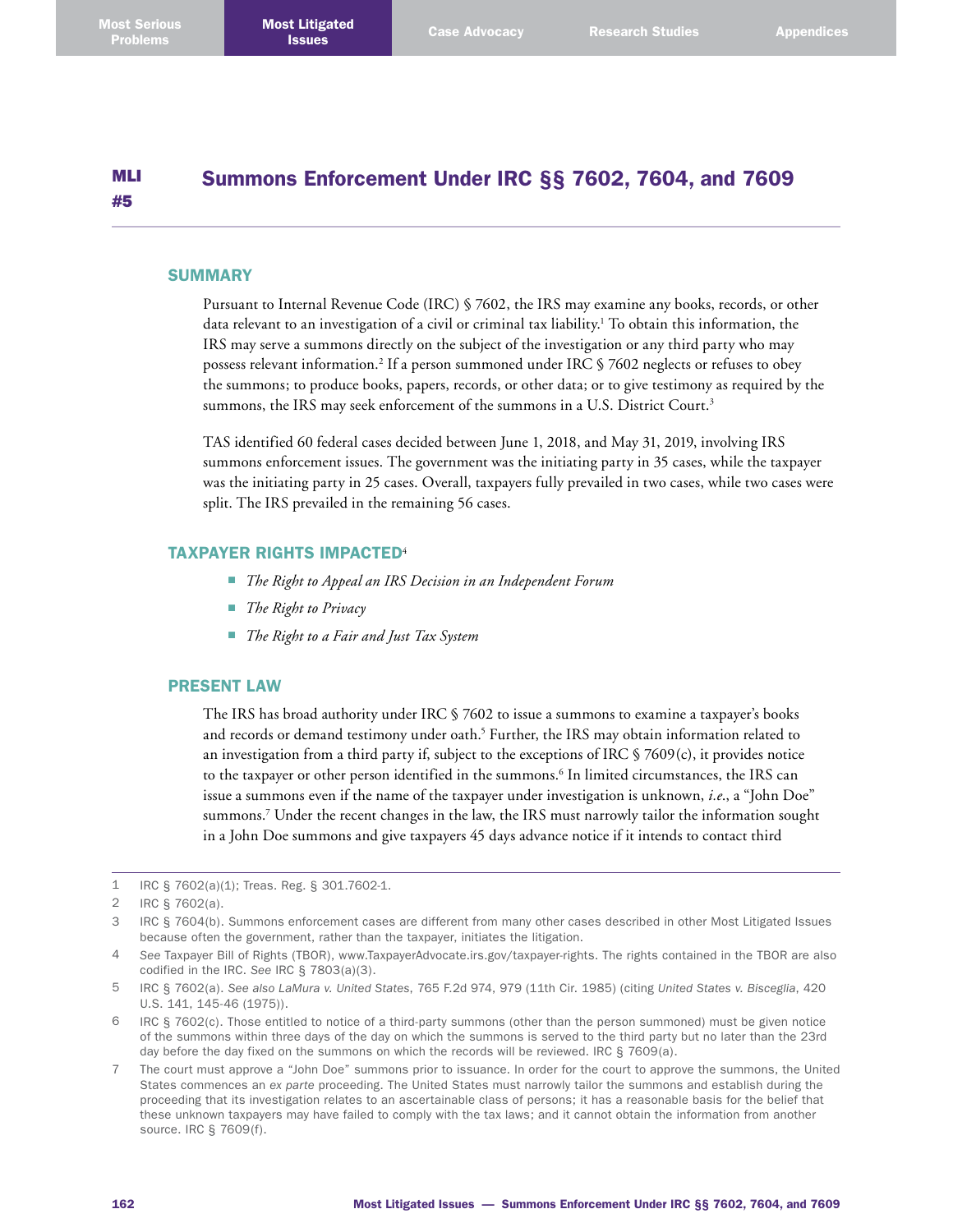parties during a specified period.<sup>8</sup> The new law also limits access of tax return information to non-IRS employees except for expert assistance and prohibits non-IRS employees from questioning witnesses under oath in summons hearings. 9 The IRS cannot issue a summons after referring the matter to the Department of Justice (DOJ). 10

If the recipient fails to comply with a summons, the United States may commence an action under IRC § 7604 in the appropriate U.S. District Court to compel document production or testimony.<sup>11</sup> If the United States files a petition to enforce the summons, the taxpayer may contest the validity of the summons in that proceeding. 12 Also, if the summons is served upon a third party, any person entitled to notice may petition to quash the summons in an appropriate district court, and may intervene in any proceeding regarding the enforceability of the summons. 13

Generally, a taxpayer or other person named in a third-party summons is entitled to notice. 14 However, the IRS does not have to provide notice in certain situations. For example, the IRS is not required to give notice if the summons is issued to aid in the collection of a liability or judgment<sup>15</sup> or if it is attempting to determine assets owned by the taxpayer to pay an assessed tax because such notice might seriously impede the IRS's ability to collect the tax. 16 Additionally, the IRS is not required to give notice when, in connection with a criminal investigation, an IRS criminal investigator serves a summons on any person who is not the third-party record-keeper. 17

Whether the taxpayer contests the summons in a motion to quash or in response to the United States' petition to enforce, the legal standard is the same. 18 In *United States v. Powell*, the Supreme Court set

10 IRC § 7602(d). This restriction applies to "any summons, with respect to any person if a [DOJ] referral is in effect with respect to such person." IRC § 7602(d)(1).

- 12 *United States v. Powell*, 379 U.S. 48, 58 (1964).
- 13 IRC § 7609(b). The petition to quash must be filed not later than the 20th day after the date on which the notice was served. IRC § 7609(b)(2)(A).
- 14 IRC § 7609(a)(1); Treas. Reg. § 301.7609-1(a)(1). *See*, *e.g*., *Cephas v. United States*, 112 A.F.T.R.2d (RIA) 6483 (D. Md. 2013).
- 15 IRC § 7609(c)(2)(D)(i). The exception also applies to the collection of a liability of "any transferee or fiduciary of any person referred to in clause (i)." IRC § 7609(c)(2)(D)(ii). Congress created this exception because it recognized a difference between a summons issued to compute the taxpayer's taxable income and a summons issued after the IRS has assessed tax or obtained a judgment.
- 16 H.R. Rep. No. 94-658 at 310, *reprinted in* 1976 U.S.C.C.A.N. at 3206. *See also* S. Rep. No. 94-938, pt. 1, at 371, *reprinted in* 1976 U.S.C.C.A.N. at 3800-01 (containing essentially the same language). The "aid in collection" exception applies only if the taxpayer owns a legally identifiable interest in the account or other property for which records are summoned. *Ip v. United States*, 205 F.3d 1168, 1172-76 (9th Cir. 2000).
- 17 IRC § 7609(c)(2)(E). A third-party record-keeper is broadly defined and includes banks, consumer reporting agencies, persons extending credit by credit cards, brokers, attorneys, accountants, enrolled agents, and owners or developers of computer source code but only when the summons "seeks the production of the source or the program or the data to which the source relates." IRC § 7603(b)(2).
- 18 *Kamp v. United States*, 112 A.F.T.R.2d (RIA) 6630 (E.D. Cal. 2013).

<sup>8</sup> Taxpayer First Act (TFA), Pub. L. No. 116-25, §§ 1204 and 1206, 133 Stat. 981 (2019). (Adding new subsection (f) to IRC § 7609 and amending section 7602(c)(1)). *See also United States v. Coinbase*, 120 A. F.T.R.2d (RIA) 5239 (N.D. Cal. 2017); National Taxpayer Advocate 2018 Annual Report to Congress 469 (Most Litigated Issue: *Summons Enforcement Under IRC §§ 7602, 7604, and 7609*).

<sup>9</sup> TFA, Pub. L. No. 116-25, §1208, 133 Stat. 981 (2019). (Adding new subsection (f) to IRC § 7602). *See also* National Taxpayer Advocate 2015 Annual Report to Congress 467 (Most Litigated Issue: *Summons Enforcement Under IRC §§ 7602, 7604, and 7609*); National Taxpayer Advocate 2016 Annual Report to Congress 455 (Most Litigated Issue: *Summons Enforcement Under IRC §§ 7602, 7604, and 7609*).

<sup>11</sup> IRC § 7604.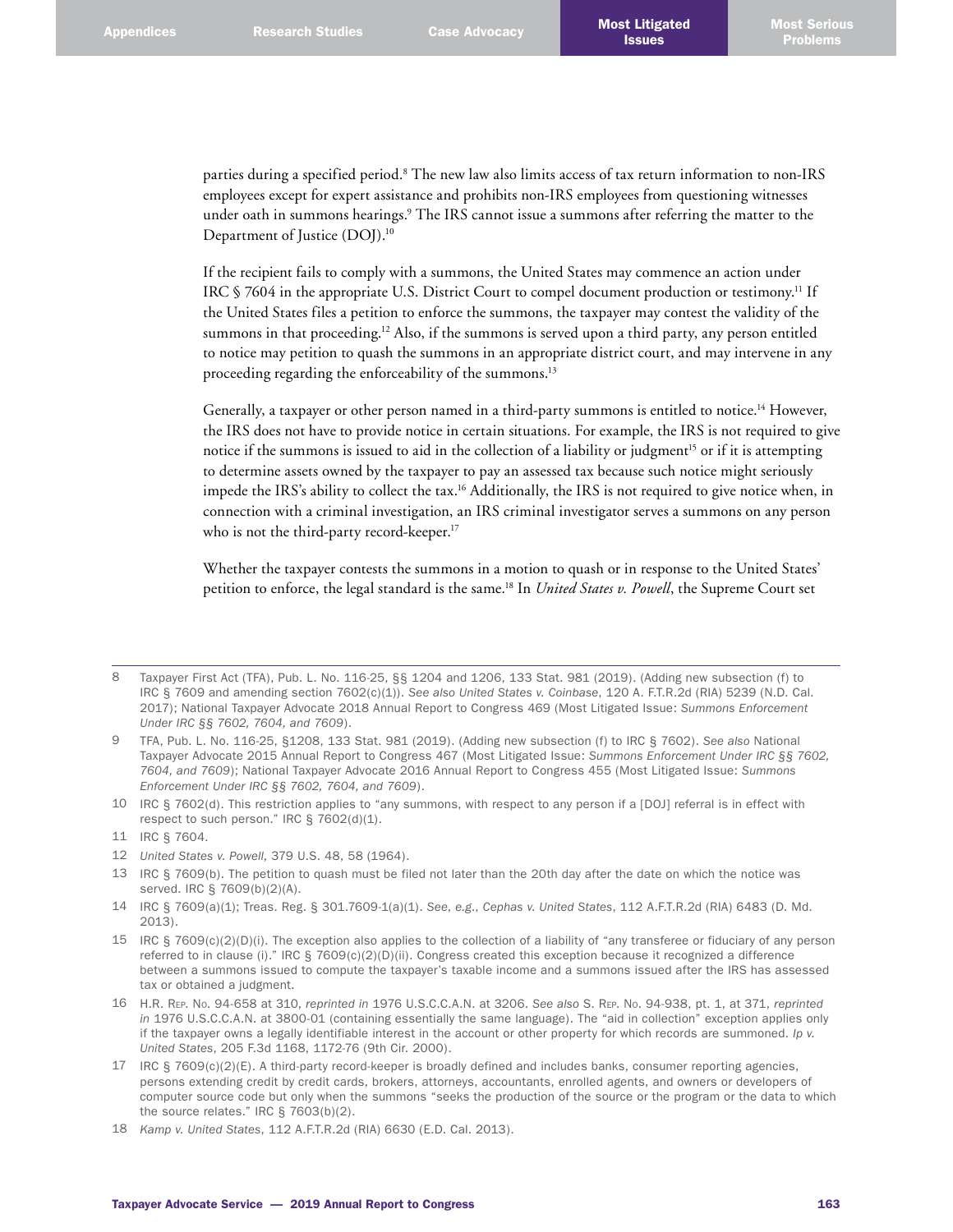forth four threshold requirements (referred to as the *Powell* requirements) that must be satisfied to enforce an IRS summons:

- 1. The investigation must be conducted for a legitimate purpose;
- 2. The information sought must be relevant to that purpose;
- 3. The IRS must not already possess the information; and
- 4. All required administrative steps must have been taken. 19

The IRS bears the initial burden of establishing that these requirements have been satisfied. 20 The government meets its burden by providing a sworn affidavit of the IRS agent who issued the summons declaring that each of the *Powell* requirements has been satisfied. 21 The burden then shifts to the person contesting the summons to demonstrate that the IRS did not meet the requirements or that enforcement of the summons would be an abuse of process. 22 Generally, the burden on the taxpayer to establish the illegality of the summons is heavy.<sup>23</sup>

The taxpayer can show that enforcement of the summons would be an abuse of process if he or she can prove that the IRS issued the summons in bad faith. 24 In *United States v. Clarke*, the Supreme Court held that during a summons enforcement proceeding, a taxpayer has a right to conduct an examination of the responsible IRS officials about whether a summons was issued for an improper purpose only when the taxpayer "can point to specific facts or circumstances plausibly raising an inference of bad faith."25 Blanket claims of improper purpose are not sufficient, but circumstantial evidence can be.<sup>26</sup>

A taxpayer may also allege that the information requested is protected by a constitutional, statutory, or common-law privilege, such as the:

- Fifth Amendment privilege against self-incrimination;
- Attorney-client privilege; $27$
- Tax practitioner privilege;<sup>28</sup> or

<sup>19</sup> *United States v. Powell*, 379 U.S. 48, 57-58 (1964).

<sup>20</sup> *Fortney v. United States*, 59 F.3d 117, 119-20 (9th Cir. 1995).

<sup>21</sup> *United States v. Dynavac, Inc*., 6 F.3d 1407, 1414 (9th Cir. 1993).

<sup>22</sup> *Id.*

<sup>23</sup> *United States v. LaSalle Nat'l Bank*, 437 U.S. 298, 316 (1978).

<sup>24</sup> *United States v. Powell*, 379 U.S. 48, 58 (1964).

<sup>25</sup> *United States v. Clarke*, 134 S. Ct. 2361, 2367 (2014), *vacating* 517 F. App'x 689 (11th Cir. 2013), *rev'g* 2012-2 U.S. Tax Cas. (CCH) ¶ 50,732 (S.D. Fla. 2012).

<sup>26</sup> *Id*.

<sup>27</sup> The attorney-client privilege provides protection from discovery of information where: (1) legal advice is sought, (2) from a professional legal advisor in his or her capacity as such, (3) the communication is related to this purpose, (4) made in confidence, (5) by the client, (6) and at the client's insistence protected, (7) from disclosure by the client or the legal advisor, (8) except where the privilege is waived. *United States v. Evans*, 113 F.3d 1457, 1461 (7th Cir. 1997) (citing 8 John Henry Wigmore, Evidence in Trials at Common Law § 2292 (John T. McNaughten rev. 1961)). The attorney-client privilege protects "tax advice," but not tax return preparation materials. *United States v. Frederick*, 182 F.3d 496, 500 (7th Cir. 1999).

<sup>28</sup> IRC § 7525 extends the protection of the common law attorney-client privilege to federally authorized tax practitioners in federal tax matters. Criminal tax matters and communications regarding tax shelters are exceptions to the privilege. IRC § 7525(a)(2), (b). *Valero Energy Corp. v. United States*, 569 F.3d 626 (7th Cir. 2009). The interpretation of the tax practitioner privilege is based on the common law rules of attorney-client privilege. *United States v. BDO Seidman, LLP*, 337 F.3d 802, 810-12 (7th Cir. 2003).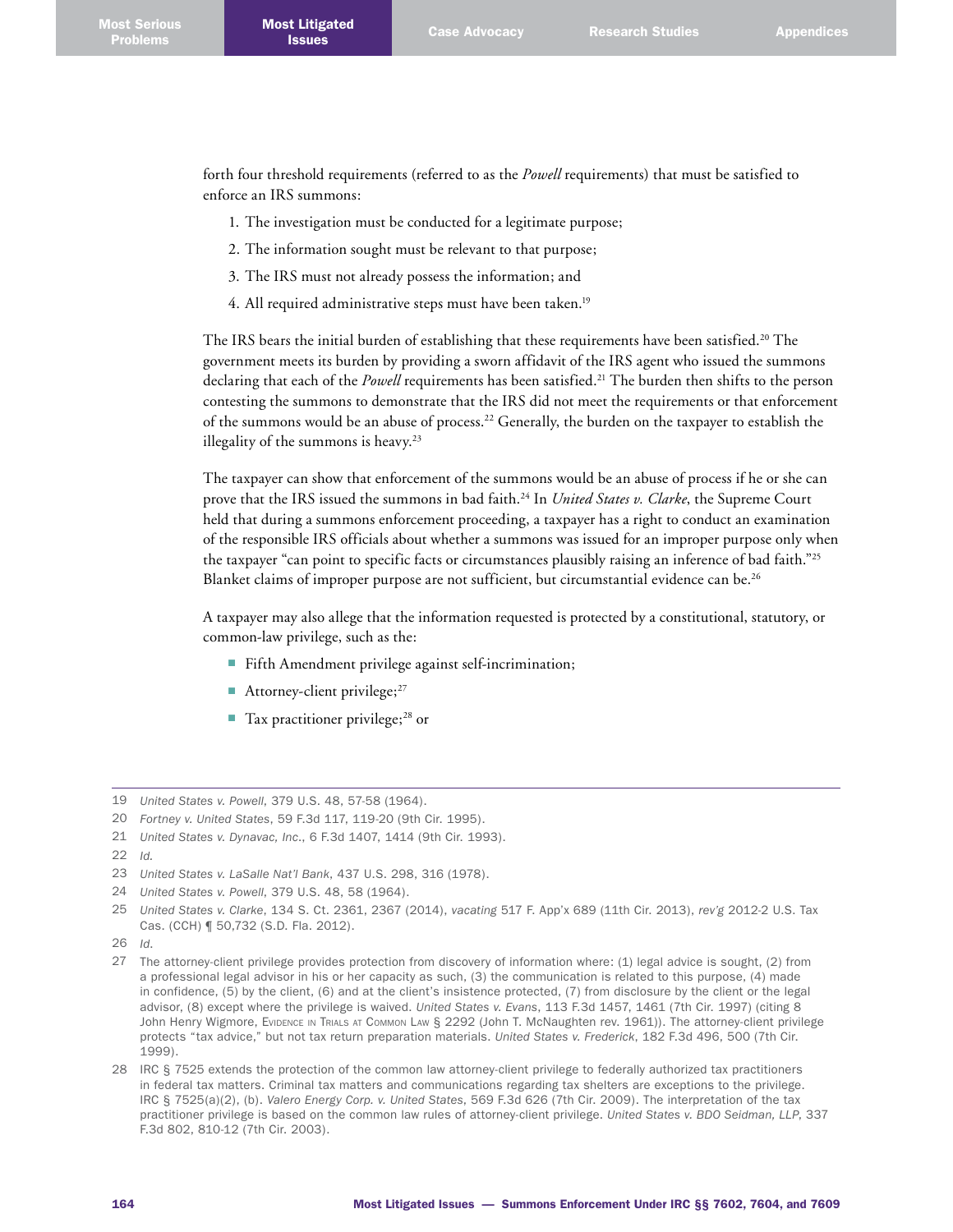■ Work product privilege.<sup>29</sup>

However, these privileges are limited. For example, courts reject blanket assertions of the Fifth Amendment,<sup>30</sup> but note that taxpayers may have valid Fifth Amendment claims regarding specific documents or testimony. 31

# ANALYSIS OF LITIGATED CASES

Summons enforcement has been a Most Litigated Issue in the National Taxpayer Advocate's Annual Report to Congress every year since 2005, when TAS identified only 44 cases but predicted the number would rise as the IRS became more aggressive in its enforcement initiatives. The number of cases peaked at 158 for the reporting period ending on May 31, 2009, but has gradually declined each year, except for a one-year spike to 153 cases for the year ending May 31, 2012. By the year ending May 31, 2015, the number of cases fell to 84 and generally plateaued until a decline again this year. For the period ending May 31, 2019, TAS identified 60 cases, a 29 percent decrease from the 85 cases identified during last year's reporting period. A detailed list of these cases appears in Table 5 of Appendix 5.

Of the 60 cases TAS reviewed this year, the IRS prevailed in full in 56, a 93 percent success rate, which is one percent greater than the 2018 reporting period.<sup>32</sup> Taxpayers had representation in 22 cases (37 percent) and appeared *pro se* (*i.e.*, on their own behalf) in 37 cases. 33 This is the second consecutive year of a notable increase in the percentage of represented taxpayers as only 28 percent of taxpayers were represented during the 2017 reporting period, but is still a decline from the percentage we observed in the 2016 reporting period, where 44 percent of taxpayers had presentation.<sup>34</sup> Forty-five cases involved individual taxpayers, while the remaining 15 involved business taxpayers, including sole proprietorships. 35 Cases generally involved one of the following themes:

<sup>29</sup> The work product privilege protects against the discovery of materials prepared in anticipation of litigation. Fed. R. Civ. P. 26(b)(3); *see also Hickman v. Taylor*, 329 U.S. 495 (1947).

<sup>30</sup> *See*, *e.g*., *United States v. McClintic*, 113 A.F.T.R.2d (RIA) 330 (D. Or. 2013).

<sup>31</sup> *See*, *e.g*., *United States v. Lawrence*, 113 A.F.T.R.2d (RIA) 1933 (S.D. Fla. 2014). Individual taxpayers may claim the Fifth Amendment right against self-incrimination, but not on behalf of a business entity. *Braswell v. United States*, 487 U.S. 99 (1988). Additionally, taxpayers cannot withhold self-incriminatory evidence if the summoned documents fall within the "foregone conclusion" exception, which applies if the government establishes its independent knowledge of the document's existence, the document's authenticity, and the possession or control of the documents by the person to whom the summons was issued. *United States v. Bright*, 596 F.3d 683, 692 (9th Cir. 2010).

<sup>32</sup> *See* National Taxpayer Advocate 2018 Annual Report to Congress 473 (Most Litigated Issue: *Summons Enforcement Under IRC §§ 7602, 7604, and 7609*).

<sup>33</sup> One case was an *ex parte* proceeding to issue the John Doe Summons to unknown taxpayers.

<sup>34</sup> *See* National Taxpayer Advocate 2017 Annual Report to Congress 390, 395 (Most Litigated Issue: *Summons Enforcement Under IRC §§ 7602, 7604, and 7609*); National Taxpayer Advocate 2016 Annual Report to Congress 455, 459 (Most Litigated Issue: *Summons Enforcement Under IRC §§ 7602, 7604, and 7609*).

<sup>35</sup> There were cases in which the IRS issued summons for investigations into both the individual taxpayer and his or her business. For the purposes of this Most Litigated Issue, TAS placed these cases into the business taxpayer category.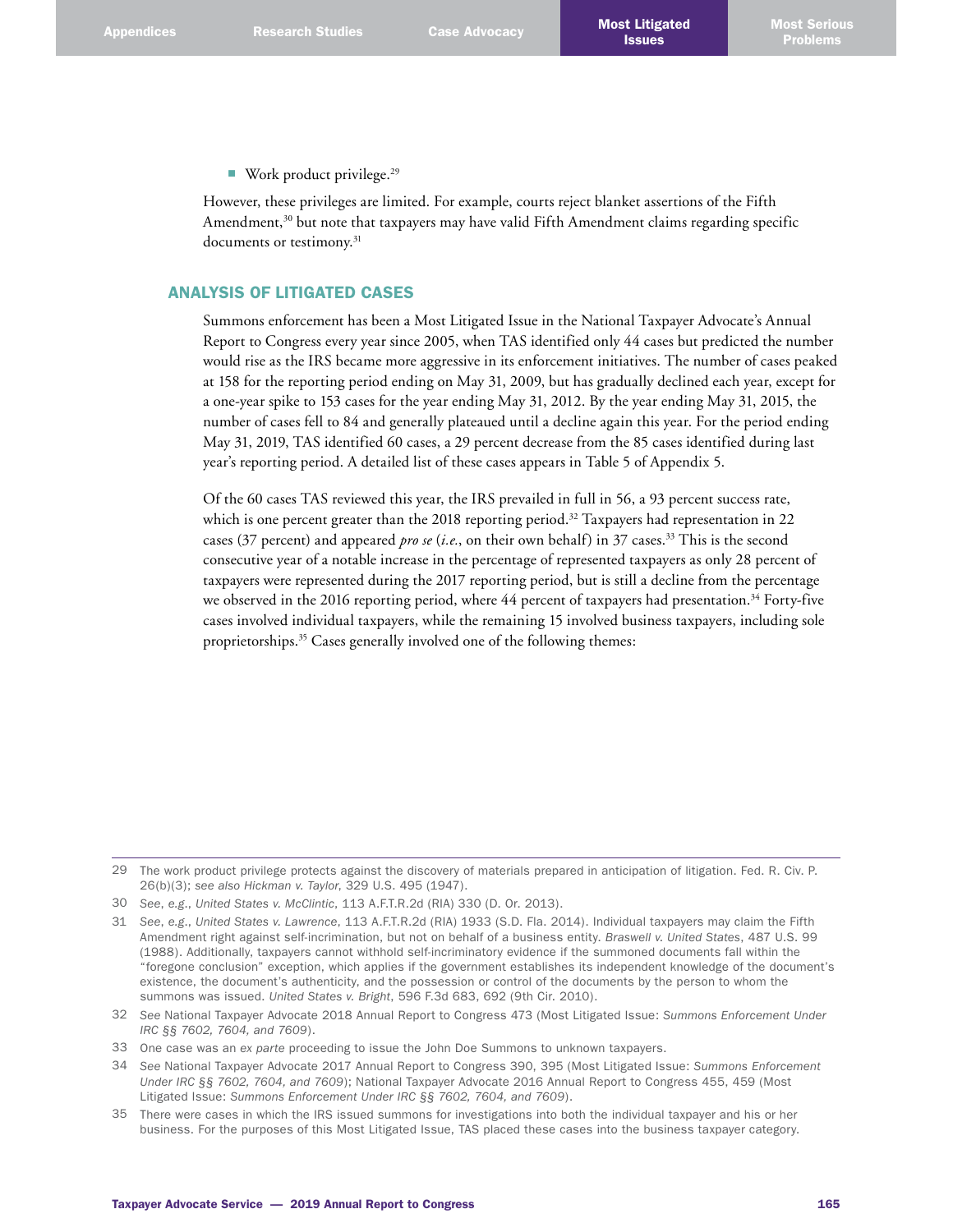### Petitions to Enforce and *Powell* Requirements

The United States petitioned to enforce a summons in 30 cases and successfully met its burden under Powell in all cases.<sup>36</sup> In cases where taxpayers contested the summons, they generally argued that the IRS did not satisfy one or more of the *Powell* requirements, but these arguments were not successful. Taxpayers did not meet with much success because the government's burden of proving that the *Powell*  requirements have been met is "slight or nominal."37 Then, the burden shifts to the taxpayer to show that enforcement of the summons would be an abuse of the court's process, and that burden is heavy. 38

## Petitions to Quash and Lack of Subject Matter Jurisdiction

Taxpayers petitioned to quash an IRS summons to a third party in 25 instances. 39 In six of these cases, courts dismissed the petitions for lack of jurisdiction on procedural or notice grounds. 40 One taxpayer was successful in quashing a summons after proving the IRS failed to follow all of the required administrative steps in issuing the summons. In *JB v. United States*, <sup>41</sup> the U.S. Court of Appeals for the Ninth Circuit affirmed the district court's finding that the IRS failed to give reasonable advance notice to the taxpayer before making a third-party contact, and therefore failed to satisfy the fourth element of the *Powell* requirements. The significant cases portion of this report provides a discussion of the case.<sup>42</sup>

Although the Ninth Circuit in *JB* did not prescribe what would constitute reasonable advance notice in each case, it suggested, based on the legislative history of IRC § 7602(c), Treasury Regulations, and the exceptions to the advance notice requirement in IRC  $\frac{6}{2602(c)(1)}$ , that the IRS provide taxpayers with a meaningful advance notice and opportunity to respond. Although the Taxpayer First Act (TFA) eliminated the requirement for notice to be "reasonable," it now requires that when the IRS has intent to contact third parties, notice be sent to the taxpayer at least 45 days before third-party contacts are made and specify the period (not to exceed one year) during which the IRS will make contacts. 43 The IRS began implementing the TFA on August 15, 2019, but its revised notices to taxpayers do not include the information the IRS is seeking to obtain or verify from third parties. 44 Although the Ninth Circuit in *JB* contemplated that the notice would occur either simultaneously with or after an information request to allow the taxpayer to provide the information without need for the IRS to contact the third

- 37 *Mazurek v. United States*, 271 F.3d 226, 230 (5th Cir. 2001).
- 38 *United States v. Kris*, 658 F.2d 526 (7th Cir. 1981).
- 39 In some instances, the taxpayer made the motion to quash in its answer to the government's petition to enforce.
- 40 *See*, *e.g*., *Floyd v. United States*, 2018 WL 7199738 (E.D. Mo. 2018), *appeal dismissed*, 2019 WL 3731373 (8th Cir. Apr. 2, 2019); *Floyd v. United States*, 122 A.F.T.R.2d (RIA) 6894 (W.D. Tex. 2018), *appeal dismissed*, 2019 WL 3574245 (5th Cir. Apr. 9, 2019); *Floyd v. United States*, 123 A.F.T.R.2d (RIA) 1642 (D. Del. 2019), *appeal dismissed*, No. 19-02627 (3d Cir. Aug. 15, 2019); *Floyd v. United States*, 2019 WL 386385 (W.D. Mo. 2019), *appeal dismissed*, No. 19-01253 (8th Cir. Mar. 28, 2019); *Pelletier v. United States*, 123 A.F.T.R.2d (RIA) 1102 (S.D. Cal. 2019); *Speidell v. United States*, 123 A.F.T.R.2d (RIA) 1704 (D. Colo. 2019), *appeal docketed*, No. 19-01214 (10th Cir. June 18, 2019).
- 41 *JB v. United States*, 916 F.3d 1161 (9th Cir. 2019), *aff'g* 117 A.F.T.R.2d (RIA) 694 (N.D. Cal. 2016).
- 42 *See* Most Litigated Issues: *Significant Cases, supra.*
- 43 TFA, Pub. L. No. 116-25, § 1206, 133 Stat. 981 (2019).
- 44 IRS, Interim Guidance Memorandum (IGM) SBSE-04-0719-0034, Interim Guidance on Third-Party Contact Notification Procedures (July 26, 2019). Despite the holding in *JB*, if challenged in a case existing before TFA became effective, the IRS will defend its prior practice of satisfying the advance notice requirement as provided in the Internal Revenue Manual (IRM). *See* IRM 5.17.6.7, Third-Party Contact Requirements of IRC § 7602(c) (Aug. 1, 2019).

<sup>36</sup> *See*, *e.g*., *United States v. Boyd*, 123 A.F.T.R.2d (RIA) 302 (W.D. Ky. 2018); *United States v. Brammer*, 122 A.F.T.R.2d (RIA) 6258 (S.D. Cal. 2018); *United States v. Castanhiero*, 122 A.F.T.R.2d (RIA) 6956 (M.D. Fla. 2018); *United States v. Fleishman*, 2018 WL 6303687 (M.D. Fla. 2018). As mentioned above, the government initiated summons litigation in 30 cases during the current reporting period. The government petitioned to enforce summons litigation in 29 cases. In one case, *In the Matter of the Tax and Liabilities of John Does*, 122 A.F.T.R.2d (RIA) 6306 (W.D. Tex. 2018), the government filed an *ex parte* petition with the court for leave to serve a "John Doe" summons.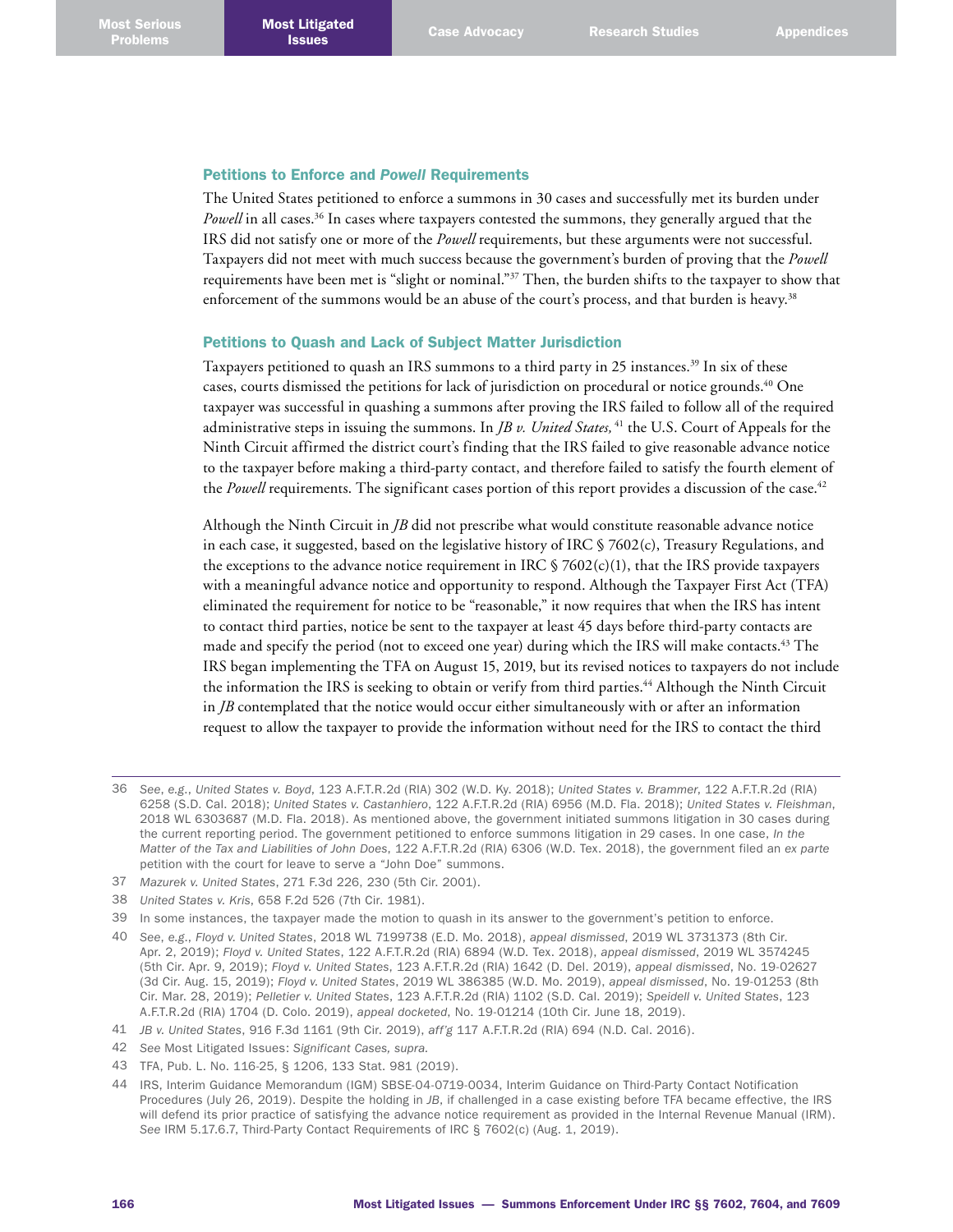party, the IRS's new procedures seem to assume the TFA has eliminated any such requirement. Because there is no clear indication that Congress intended to remove the requirement by allowing the IRS to provide a boilerplate notice in advance that deprives taxpayers of any meaningful opportunity to respond, taxpayers may challenge its new procedures, particularly in the Ninth Circuit. Accordingly, we recommend the IRS include the information it is seeking to obtain from third parties in every taxpayer pre-contact notice. This practice might reduce litigation and would be consistent with the taxpayer's *rights to privacy* and *confidentiality*.

Finally, during this reporting period, four businesses involved in the marijuana industry unsuccessfully petitioned to quash summonses issued to a third parties. 45 In each case, the IRS was investigating the taxpayer on the basis of IRC § 280E, which prohibits deductions or credits for expenses paid or incurred in the trade or business of trafficking in controlled substances. Although the courts found that the IRS made a *prima facie* showing that the *Powell* requirements were met, the taxpayers generally argued that the IRS lacked good faith in issuing the summonses because they believed the IRS was instead issuing the summons to place them in criminal jeopardy. Each court, including the Tenth Circuit Court of Appeals, rejected the taxpayers' arguments finding that there was no basis to conclude the IRS was acting in bad faith or harassing the taxpayers. 46

The 2018 summons enforcement narrative discussed at length the *Rifle Remedies, LLC* case,<sup>47</sup> and this year summons suits related to the marijuana industry increased fourfold. As more states legalize or decriminalize the sale of marijuana and the industry grows, IRS examinations will also likely increase to ensure compliance with IRC § 280E. Thus, we anticipate that litigation in this area will continue to grow, despite the fact courts continue to find that the IRS is not acting in bad faith in issuing summonses to these taxpayers or third parties. To avoid litigation in this area, the IRS could try to educate this industry on the special compliance rules that apply.

#### Privileges

As in past years, taxpayers attempted to invoke various privileges, including the Fifth Amendment and attorney-client privileges in response to an IRS summons. 48 Taxpayers were partially successful in invoking privileges in two cases. In the *Durham* case, the court enforced the summons in part, concluding that the taxpayer properly invoked his Fifth Amendment right against self-incrimination with respect to some of the information requested by the IRS. 49 In the *Baldwin* case, the court found that the documentation requested by the IRS was subject to the attorney-client privilege and granted in part the taxpayer's motion to quash a third-party summons. 50 However, in *U.S. v. Sanmina Co. and Subsidiaries,* which was on remand from the Ninth Circuit Court of Appeals, the taxpayer was not successful in

<sup>45</sup> *Green Sol., LLC v. United States*, 123 A.F.T.R.2d (RIA) 1711 (D. Colo. 2019), *appeal docketed*, No. 19-01214 (10th Cir. June 18, 2019); *High Desert Relief, Inc. v. United States*, 917 F.3d 1170 (10th Cir. 2019); *Medicinal Wellness Center, LLC v. United States*, 123 A.F.T.R.2d (RIA) 1714 (D. Colo. 2019), *appeal docketed*, No. 19-01217 (10th Cir. June 19, 2019); *Medicinal Wellness Center, LLC v. United States*, 123 A.F.T.R.2d (RIA) 1699 (D. Colo. 2019), *appeal docketed*, No. 19-01218 (10th Cir. June 18, 2019); *Standing Akimbo, LLC v. United States*, 2018 WL 6791071 (D. Colo. 2018), *appeal docketed*, No. 19-01049 (10th Cir. Feb. 8, 2019), *adopting* 2018 WL 6791104 (D. Colo. Oct. 6, 2018).

<sup>46</sup> *See*, *e.g*., *High Desert Relief, Inc. v. United States*, 917 F.3d 1170 (10th Cir. 2019); *Green Sol., LLC v. United States*, 123 A.F.T.R.2d (RIA) 1711 (D. Colo. 2019), *appeal docketed*, No. 19-01214 (10th Cir. June 18, 2019).

<sup>47</sup> *Rifle Remedies, LLC v. United States*, 120 A.F.T.R.2d (RIA) 6385 (D. Colo. 2017).

<sup>48</sup> *See Belcik v. United States*, 123 A.F.T.R.2d (RIA) 5702 (N.D. Ala. 2018).

<sup>49</sup> *See United States v. Durham*, 122 A.F.T.R.2d (RIA) 5100 (E.D. Mo. 2018).

<sup>50</sup> *See Baldwin v. United States*, 2018 WL 4372553 (C.D. Cal. 2018).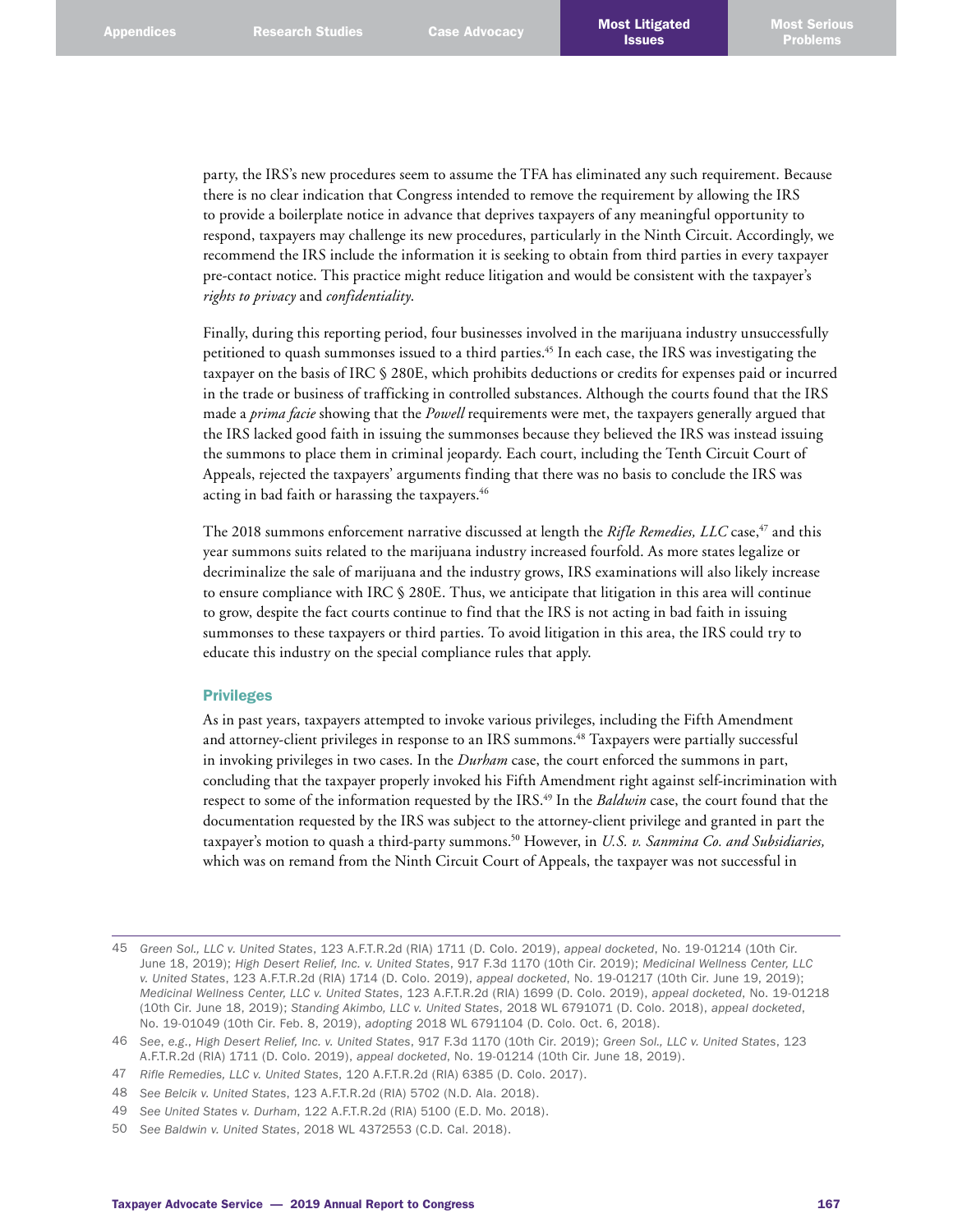invoking privileges. Although the district court determined that two documents were indeed privileged under the attorney work-product and attorney-client privilege, both grounds had been waived.<sup>51</sup>

#### Civil Contempt

A person who "neglects or refuses to obey" an IRS summons may be held in civil contempt. 52 In four cases this year, taxpayers were held in civil contempt for failing to comply with a court order enforcing an IRS summons. 53 Overall, contempt proceedings accounted for approximately seven percent of all summons-related cases. Unless the taxpayer complied with the court order, the taxpayer was subject to arrest. 54

#### International Treaty Obligations

Courts denied three taxpayers' motions to quash third-party summonses and granted the government's motion to enforce a summons in one other case based on the government's compliance with international agreements. 55 Taxpayers generally argued that the IRS summonses were not issued for a legitimate purpose as the foreign countries were requesting the information in bad faith. The courts applied the *Powell* requirements, citing Supreme Court precedent that as long as the IRS itself acts in good faith and complies with the applicable statutes, it is entitled to enforcement of its summons. 56

## **CONCLUSION**

The IRS may issue a summons to obtain information to determine whether a tax return is correct or if a return should have been filed to ascertain a taxpayer's tax liability or to collect a liability.<sup>57</sup> Accordingly, the IRS may request documents and testimony from taxpayers who have failed to provide that information voluntarily.

Summons enforcement continues to be a significant source of litigation. The IRS also continues to be successful in the vast majority of summons enforcement litigation. Taxpayers and third parties rarely succeed in contesting IRS summonses due to the significant burden of proof and strict procedural requirements. However, we anticipate that the TFA's change to the requirements for John Doe summonses and advance notice before making third-party contacts should reduce summons litigation.

<sup>51</sup> *United States v. Sanmina Co. and Subsidiaries*, 122 A.F.T.R.2d (RIA) 6232 (N.D. Cal. 2018), *appeal docketed*, No. 18-17036 (9th Cir., Oct. 19, 2018), 707 F. App'x 865 (9th Cir. 2017), *vacating and remanding* 115 A.F.T.R.2d (RIA) 1882 (N.D. Cal. 2015). We discussed the lower court's decision in the 2015 and 2018 Annual Reports. *See* National Taxpayer Advocate 2018 Annual Report to Congress 469, 476-477 (Most Litigated Issue: *Summons Enforcement Under IRC §§ 7602, 7604, and 7609*); National Taxpayer Advocate 2015 Annual Report to Congress 467, 473-474 (Most Litigated Issue: *Summons Enforcement Under IRC §§ 7602, 7604, and 7609*).

<sup>52</sup> IRC § 7604(b).

<sup>53</sup> *See United States v. Edwards*, 122 A.F.T.R.2d (RIA) 7035 (W.D. Tenn. 2018); *United States v. Gonzalez*, 122 A.F.T.R.2d (RIA) 5352 (M.D. Fla. 2018); *United States v. Heist*, 123 A.F.T.R.2d (RIA) 1493 (W.D. Wis. 2019), *appeal dismissed*, 2019 WL 4464233 (7th Cir. May 2, 2019); *United States v. Higgins*, 122 A.F.T.R.2d (RIA) 5705 (D. Ariz. 2018).

<sup>54</sup> *See United States v. Edwards*, 122 A.F.T.R.2d (RIA) 7035 (W.D. Tenn. 2018); *United States v. Gonzalez*, 122 A.F.T.R.2d (RIA) 5352 (M.D. Fla. 2018); *United States v. Heist*, 123 A.F.T.R.2d (RIA) 1493 (W.D. Wis. 2019), *appeal dismissed*, 2019 WL 4464233 (7th Cir. May 2, 2019).

<sup>55</sup> *See GA2.com SP. ZO. O. (LTD) v. United States*, 123 A.F.T.R.2d (RIA) 5759 (D. Del. 2018); *Verges v. United States*, 121 A.F.T.R. 2d (RIA) 2287 (S.D. Fla. 2018); *Vistadis, LLC v. United States*, 123 A.F.T.R.2d (RIA) 1353 (E.D. Pa. 2019); *United States v. Thielemann*, 123 A.F.T.R.2d (RIA) 665 (S.D. Cal. 2019).

<sup>56</sup> *Vistadis, LLC v. United States*, 123 A.F.T.R.2d (RIA) 1353 (E.D. Pa. 2019) (citing *United States v. Stuart*, 409 U.S. 353 (1989)).

<sup>57</sup> IRC § 7602(a).